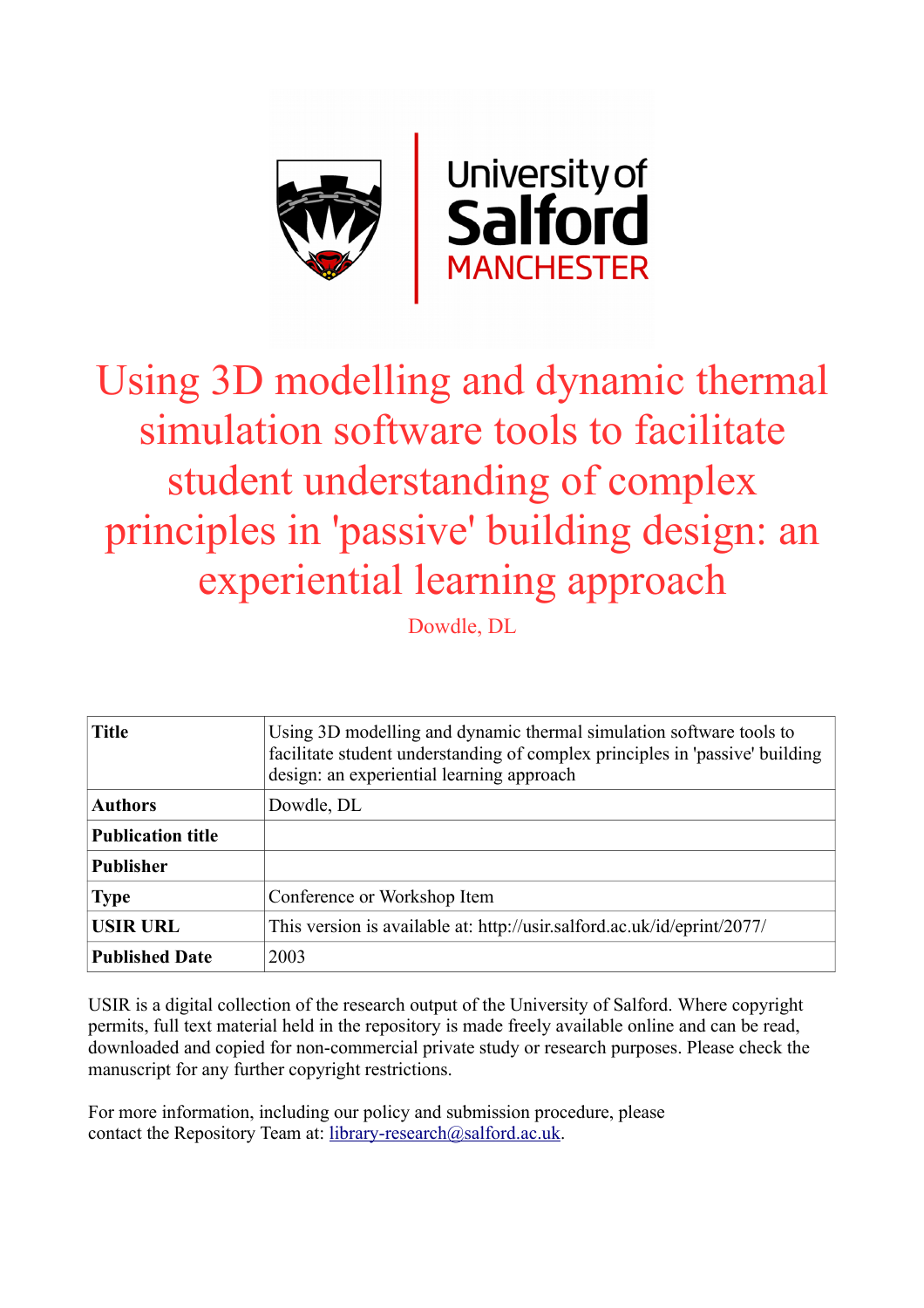## **Using 3D Modelling and Dynamic Thermal Simulation Software Tools to Facilitate Student Understanding of Complex Principles in 'Passive' Building Design – An Experiential Learning Approach**

David Dowdle, d.l.dowdle@salford.ac.uk

#### **Abstract**

*Students today are much more PC and IT literate than their counterparts of five or ten years ago. The huge increase in Internet usage, PC's in schools and interactive game play are surely a contributory factor in this. Students enjoy using IT, both during leisure and their studies. The purpose of this innovative introduction to student studies was to develop in students an enthusiasm for working with others and team building whilst developing, analysing and understanding 'real world' projects having a strong IT link and incorporating those projects within a 3-D building modelling and simulation software tool. To facilitate student understanding, the assignment was developed around David Kolb's 4 stage learning styles model of 'concrete experience', 'observation / reflection', 'generalisation / conceptualisation' and 'experimentation / integration'. Working as teams, students created two simple case study buildings and, by carrying out interactive real-time 'what if' scenarios, determined how and why the materials used in the construction of buildings affect their thermal performance.* 

#### **Introduction**

*Much of our traditional learning experience has led us to believe that we learn best by listening to experts. It has been found, however, that learning that results in increased self-awareness, changed behaviour, and the acquisition of new skills must actively engage the individual in the learning process. In particular, adults have been found to learn more effectively by doing or experiencing.*  (Association of Research Libraries, 1996)

Adult learning specialist, David Kolb, has described the learning process as a four-phase cycle in which the learner: (1) does something concrete or has a particular learning experience (the 'Doing') that provides a basis for (2) the learner's observation and reflection on the experience and their own response to it (the 'Feedback'). These observations are then (3) assimilated into a conceptual framework or related to other concepts in the learner's previous experience and knowledge (the 'Digesting') from which implications for action can be derived, and (4) tested and applied in different situations (the 'Wanting') (Figure 1).

*The adult learner assimilates useful information into their personal 'experience bank' against which future learning events will be compared and to which new concepts will be related. Unless what is learned can be applied to actual work or life situations the learning will not be effective or long lasting. People responsible for designing learning events should*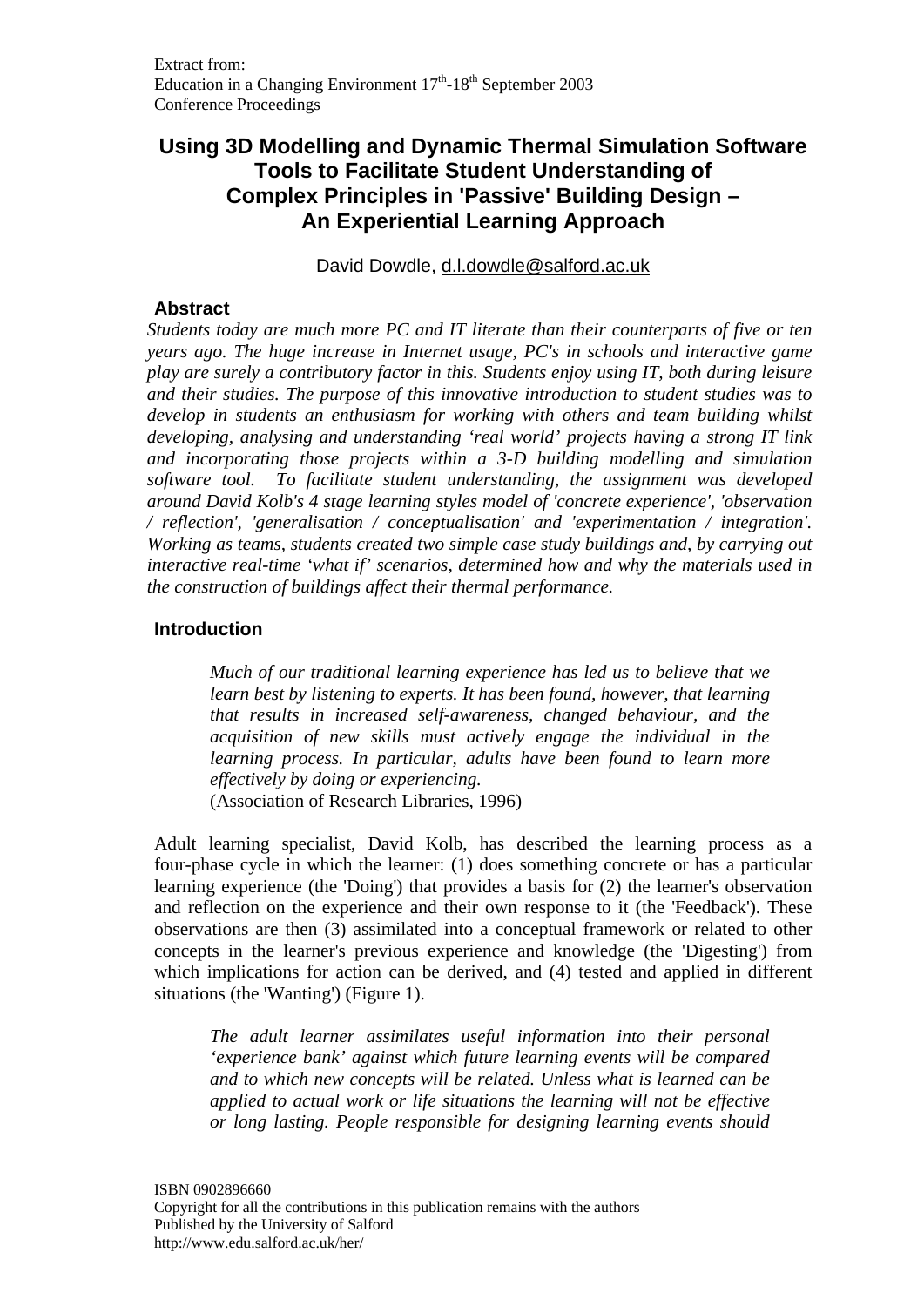*keep these phases in mind as they develop ways to help the learner understand and be able to use the new knowledge and/or skill*. (Association of Research Libraries, 1996)



Figure 1: Learning Styles (Adapted from Kolb 1984 and Race 1994)

The concept of 'learning by doing' is not new and is generally accepted as one of the key mechanisms in which people achieve deep learning.

Unfortunately, a considerable problem with all construction disciplines is the fact that design teams cannot develop design concepts into real buildings. The majority carry out design calculations as a paper-based exercise, via a spreadsheet or simple computer software analysis. They are not able to see the physical results of their calculations as this would mean a real building would have to be constructed, monitored and analysed over at least a 12-month period in order to confirm or contradict the calculations. In these terms the requirement to learn by doing cannot be achieved. In other disciplines, such as mechanical and electrical engineering, where end products are designed for consumption in the mass market, students have the ability to build full-scale mock-ups to assess their calculations and to assist in performance analysis. The data gathered from this process is then used to modify their design to optimise performance prior to mass production. The costs involved in building these prototypes are deemed minimal compared to those saved via optimised manufacturing methods, visual design, customer satisfaction and final product cost.

In the construction industry, however, building a full-scale model is simply not practical nor financially possible and the benefit from part scale models is only really useful for the visualisation of the final product in terms of its built form, surface rendering, daylighting performance, etc. The lack of ability to properly test each scheme is surely a contributory factor towards one third of construction clients being unhappy with the finished product after handover (Egan 1998).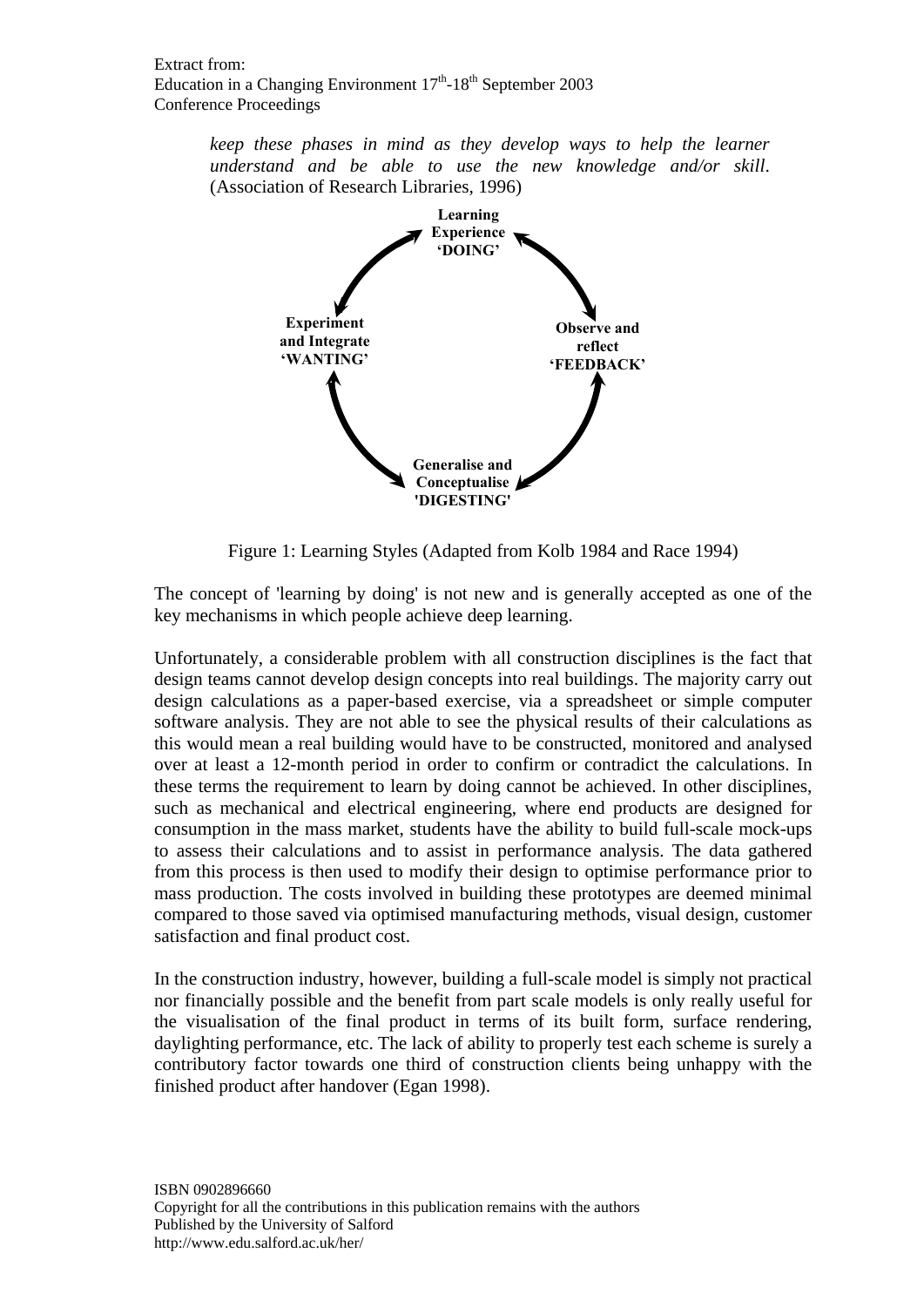In recent years, however, PC's have developed at such a pace that their processing speeds now allow the use of building design analysis tools that could only previously be used on large mainframe systems. These tools are able to create virtual buildings in a 3-D environment. It is possible to allocate real world physical properties to the building components and analyse the environmental performance of that building design.

Previous tools were only able to analyse a building's performance by incorporating many simplifying assumptions. The sizing of plant to control internal conditions can absorb some over estimation resulting from simplifying assumptions and still produce a functional design. However, such a procedure, when used to evaluate the effectiveness of passive solutions for control of internal conditions, can mask the potential benefit of important features.

Passive design is a process by which the natural environment outside buildings, and the conditioned environments to be created within them, are analysed in parallel with the ways in which the building envelope filters that climate and tempers the internal environment. Passive design works with these analyses and develops ideas/strategies for the design of whole buildings that have minimal reliance on mechanical plant.

The 'real life' modelling and simulation facilities offered by these 'building analysis' tools mentioned earlier opens up whole new areas for student teaching and learning across many disciplines. There are many examples that could be given to demonstrate the benefits of using computers to aid learning. This paper describes one such example

## **The Problem**

Students of building construction need to have an understanding of many aspects of building design that lie outside their chosen career discipline. One such area covered at Salford is a level two module titled 'Services 2'. This module introduces the student to the need for environmental comfort within buildings, heat loss and heat gain calculations and passive design approaches among other things. Passive design is particularly stressed as many future construction projects will invariably be driven from a sustainable, low energy consumption aspect and tomorrow's project teams will need to have a sound understanding of the principles underpinning passive design. Some of these principles are however quite difficult to grasp due to their abstract nature and attempts to convey understanding via traditional delivery methods such as lectures and tutorial discussions have not been too successful in recent years. This was evidenced by exam results where questions relating to passive design concepts were either not attempted or answered poorly.

#### **Possible Solutions**

One solution is simply to do nothing apart from persevere with the traditional 'chalk and talk' lecture used with previous cohorts. This approach clearly does not involve any further expenditure in terms of money or other resources but, as noted earlier, does not produce deep learning in many students. Perhaps the ideal solution would be to build, monitor and modify full scale models of proposed buildings in a similar fashion to the methods employed by the mechanical and electrical engineers mentioned earlier. Of course this is quite obviously out of the question for many reasons.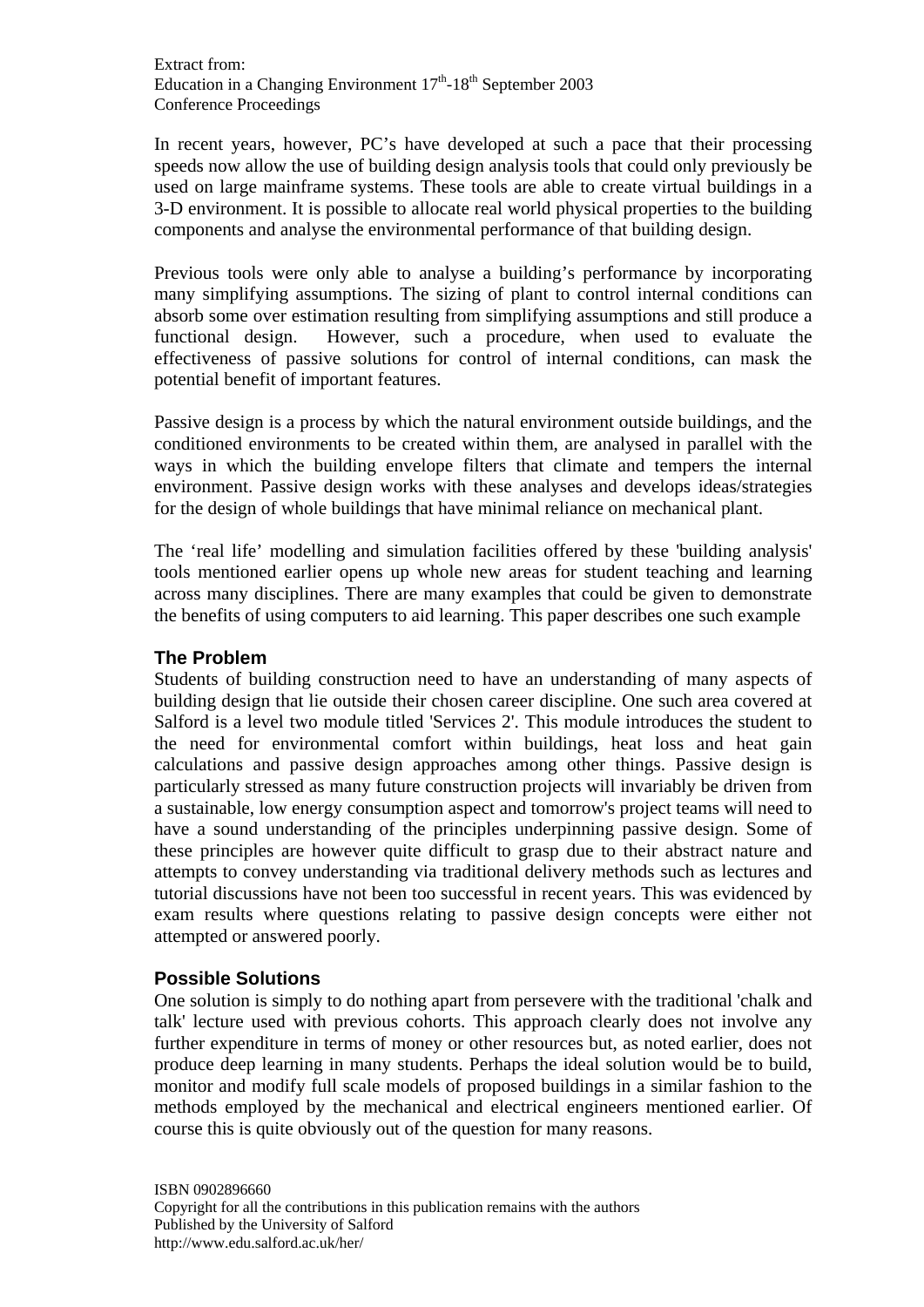However, the design, analysis and re-design of 'virtual' buildings within advanced simulation software does not pose such difficulties and allows the design team to carry out a multitude of 'what if?' scenarios without ever having to lay even so much as a brick.

When the Services 2 module was restructured a few years ago the module tutor investigated how passive design concepts might be analysed within a collaborative, group-based coursework. When the tutor later obtained funding to purchase a dynamic thermal analysis software tool, 'Tas', the passive theme and the design of the coursework became a clear option.

## **The Use of Instructional Technology in the Lecture Room**

Many barriers exist in higher education to the adoption of instructional technology within the lecture room. Change in higher education has traditionally been slow as the anonymous quote, apparently from a frustrated instructional technologist, demonstrates:

The pace of academe is perhaps best measured by the 25 years it took to get the overhead projectors out of the bowling alley and into the classroom (in Gilbert & Green, 1997, p. 25)

A recent survey by Beggs (1999) highlights many influencing factors and barriers to the adoption of Instructional Technology in the lecture room. Influencing factors for introduction include:

- A clear improvement in student learning has been previously demonstrated;
- There are clear advantages in its use compared to traditional approaches;
- The equipment needed is readily available;
- The technology is easy to use;
- The technology does not take long to learn to use.

Barriers to introduction included:

- A lack of time available to lecturers to learn and introduce the new technology;
- A lack of available/suitable technology.

Many of these factors became important concerns during the duration of this project. The available funds for the software only allowed the purchase of eight licenses in total. With an expected student cohort of over fifty and a preferred group size of four there was clearly going to be access problems. Also, the module tutor was aware that the software was not as 'user friendly' as he would have preferred and, despite the available help facilities that included audio/video tutorials, further guidance would be required.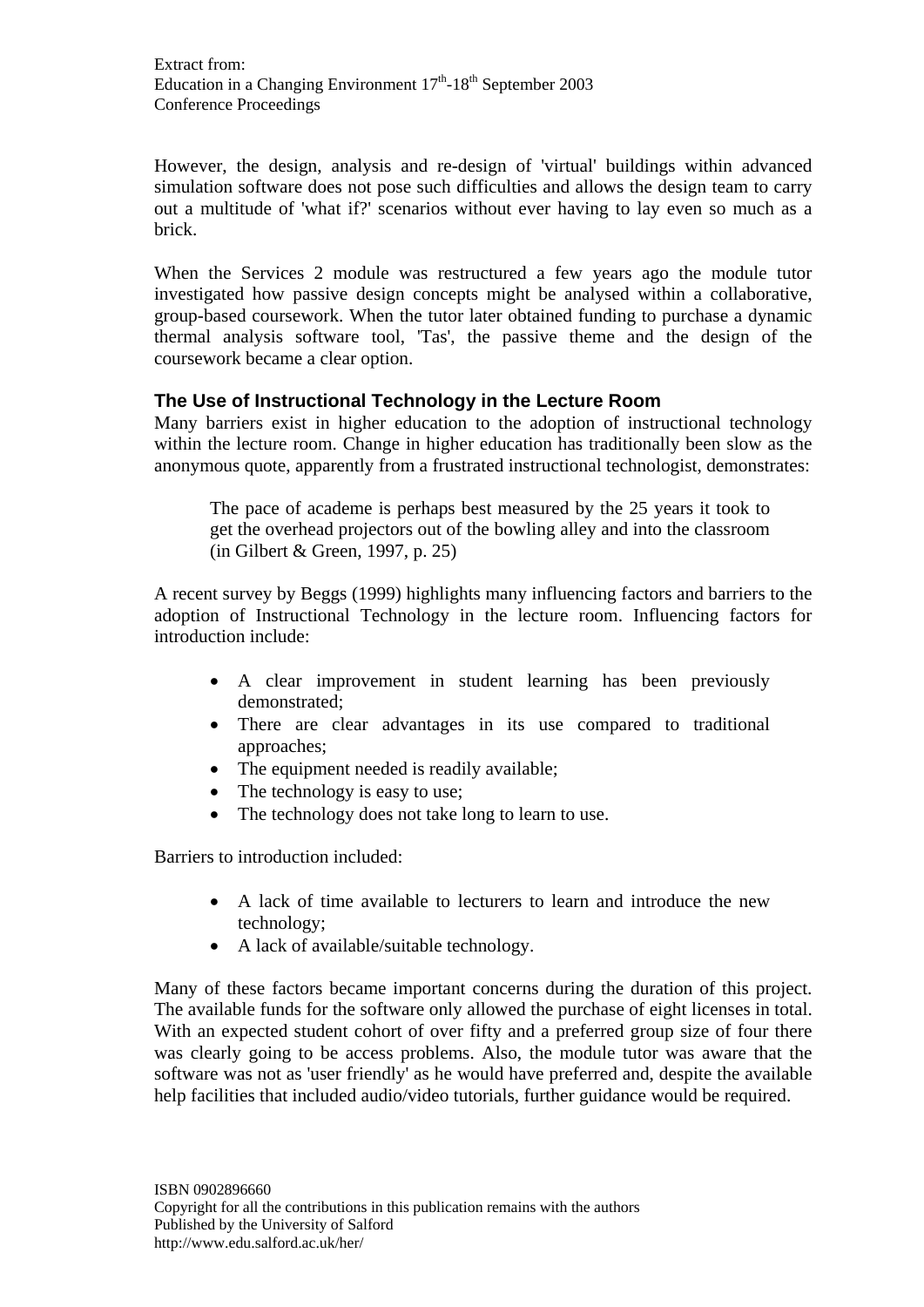Extract from: Education in a Changing Environment  $17<sup>th</sup>$ -18<sup>th</sup> September 2003 Conference Proceedings

It was therefore decided that the software tool alone would not be the sole method of explaining and facilitating the understanding of passive building design as it was appreciated that sole reliance on an untried software tool may create assessment difficulties if problems with the software materialised. This proposal is, however, innovative in that the use of dynamic building analysis software coupled with an interactive, case study scenario simulating a 'real world' problem has not been used within the School of Construction and Property Management before.

## **The Solution**

The passive building design project was split into three separate tasks. An introduction set the scene and highlighted key concerns such as the 'Environment', 'Energy Conservation' and other 'Green' issues. Tasks 1 and 2 were individual student tasks requiring them to research various aspects of passive design. Task 3 was the collaborative part of the assessment. In this task student groups were asked to use the 'Tas' software package available on selected PC's in the TI room to analyse a simple building structure in terms of total space heat gains and peak internal summertime temperatures for various construction types.

Finally students were asked to reflect on and then discuss their findings in terms of perhaps the two most difficult of the passive design concepts to understand: 'time-lag' and 'decrement factor'.

The learning was incorporated within the main module assignment and was developed/structured around the adult learning theory of David Kolb (1984) i.e. 'Experiential Learning'. Kolb's approach was chosen because it is a learner-centred approach, it starts with the assertion that people learn best from experience i.e. *learning by doing* and learning occurs as a result of the learners active participation in structured activities.

Kolb's theory outlined four principle stages:

- **1. Concrete Experience**  $\rightarrow$  **Learning Experience 'DOING'**;
- **2. Reflective Observation**  $\rightarrow$  **Observe and reflect 'FEEDBACK';**
- **3. Abstract Conceptualisation → Generalise and Conceptualise 'DIGESTING';**
- **4. Active Experimentation**  $\rightarrow$  **Experiment and Integrate 'WANTING'.**

These four stages were described as an iterative process and were therefore illustrated as a 'learning cycle' as shown in Figure 1 earlier.

The project commenced by getting students to: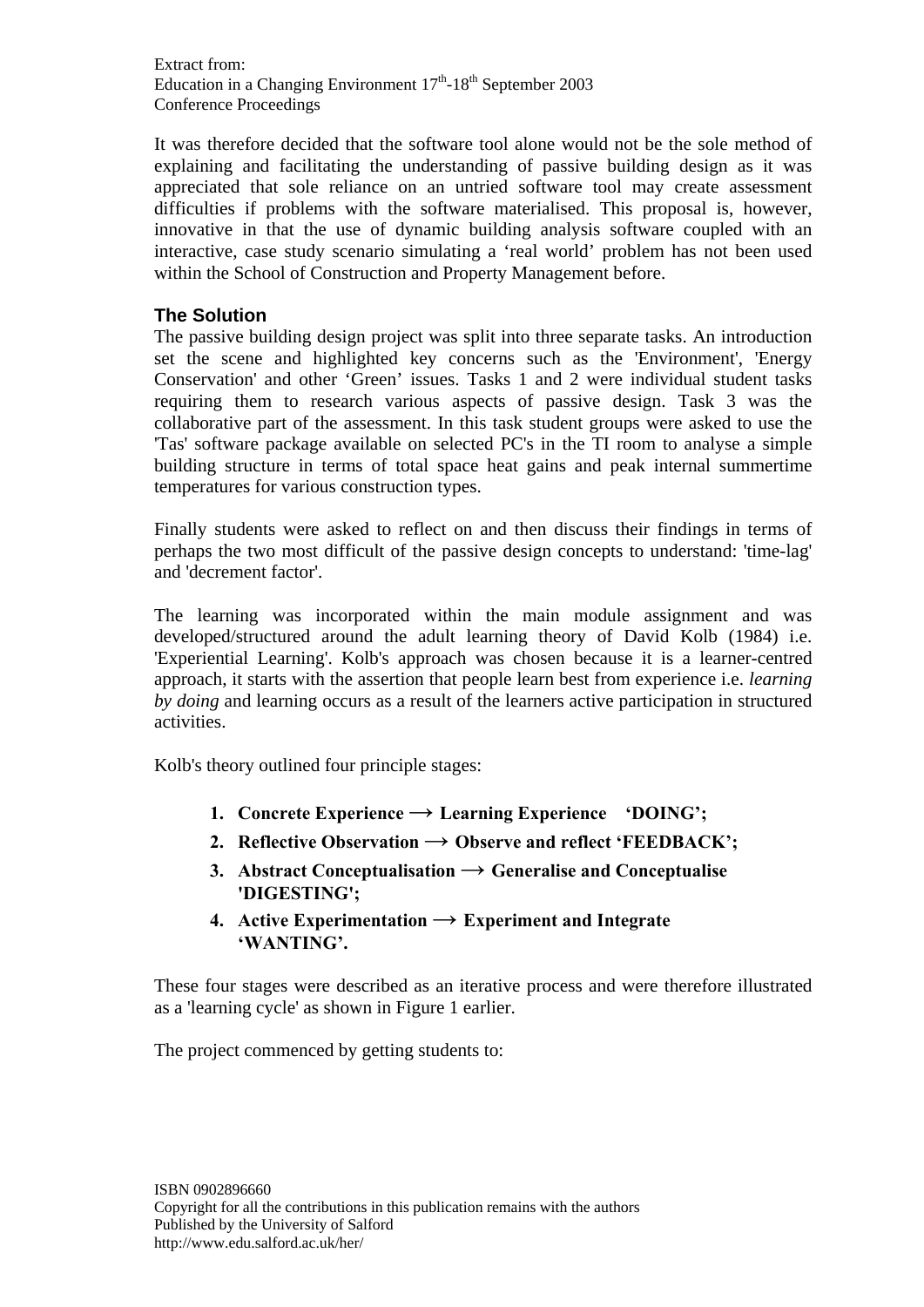- 1. Familiarise themselves with the software, research key values for data input and to use the software to generate initial simulation runs and outputs (doing);
- 2. Review what was done, observe results and discuss why they occurred (feedback);
- 3. Interpret and analyse findings, identify trends and patterns and discuss applicable theory (digesting);
- 4. Plan the next activities, suggest modifications to the model and predict outcomes (wanting).

After completing this first cycle students then carried out further data refinement before inputting it into the model and completing more simulation runs (doing), review and observing results (feedback), etc. The learning cycle thus became an iterative process; at least this is what was expected. However, observation by the author of the various student groups suggests that not all of them followed the learning cycle as described. It became clear during interaction with the software programme that not all students/student groups were following the generally accepted clockwise rotation around Kolb's cycle from 1 to 4 and then repeating from 1 again. Often it would appear that students started at 1, reached 2 and then went straight back to 1 without really thinking about the results or discussing and planning what data needed changing to get the results they wanted. There was very much a feeling of a 'trial and error' approach in these situations. It became clear to the author that there were many paths around (or through) Kolb's cycle and further research was warranted (see later).

## **The Learning Process**

The coursework brief was issued during week two (early October) of semester one. The coursework was discussed on two occasions during tutorial sessions to ensure students understood what was asked of them. After week six the module tutor arranged a number of software demonstrations in place of timetabled tutorial sessions as well as many individual/group demonstrations on a per request basis.

Individual/group sessions were in fact not so much tutor-led demonstrations but more interactive discussion and analysis sessions, in which the tutor set the scene, asked questions and assisted with the input of data to the software tool based on an agreed response to those questions from the student(s). Results produced were then discussed in the light of expectations from earlier discussions.

## **Evaluation**

Pre- and post-evaluation surveys were carried out with the students by the module tutor in an attempt to quantify their understanding of key heat transfer and passive design concepts before and after the coursework was issued and submitted. The pre-assessment questionnaire asked students to comment upon any preparation they had carried out prior to the assessment. This was to ensure that those students who had taken it upon themselves to carry out any pre-studies for the Services 2 module were identified. It then asked them a series of seven 'short - answer' questions concerning key aspects of heat transfer and passive building design.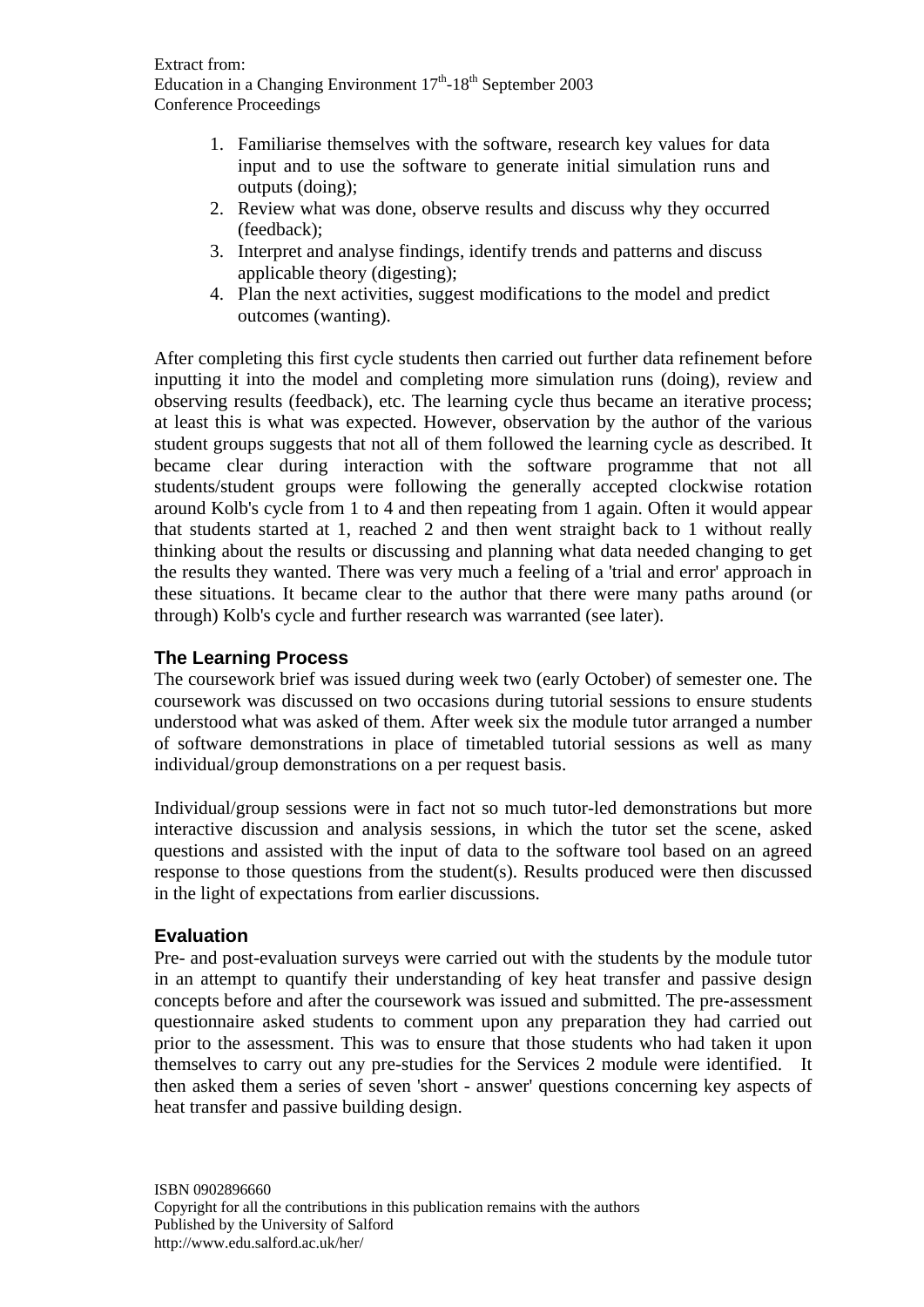Extract from: Education in a Changing Environment  $17<sup>th</sup>$ -18<sup>th</sup> September 2003 Conference Proceedings

The post-assessment questionnaire, carried out approximately four weeks after the coursework was submitted for marking, once again asked students if they had carried out any preparation prior to answering the same 7 questions as the pre-assessment questionnaire. To reduce the chances of students remembering the sequence of questions asked from the pre-assessment test, this second set of questions were re-worded and rearranged in a different sequence to the first set. Further questions were asked at post-assessment to gain comments from the students on their perceptions of whether or not the Tas software had helped with their understanding of passive building design. The seven questions in the pre- and post-assessment questionnaires were marked on a scale from zero to five where zero equated to no answer or one that was completely wrong and five equated to a detailed (within the space allowed) and fundamentally correct response.

#### **Summary of Findings**

#### **Pre-assessment**

Prior to commencing the assignment most students commented, on the pre-assessment questionnaire, that they had carried out very little preparation. Pre-assessment students scored an average mark for the seven key assessment questions of 4 out of 35 with several marks of zero and the highest being 10! These marks were surprisingly low considering that the Environmental Science module in level 1 does cover 'basic heat transfer' and 'the building as a climate modifier' within two key parts of the syllabus. The low marks would tend to suggest that any learning achieved was mostly of a 'shallow' nature necessary for passing the module end exam and not the 'deep' level learning that suggests understanding has been achieved, however the high number of direct entry students would also affect this assessment.

#### **Post-assessment**

Four weeks after submission of the coursework students were assessed once again, achieving an average mark of 16 out of 35 with a minimum of just 2½ and a maximum of 22. Although these average marks are four times better than the pre-assessment average the module tutor was still disappointed and had hoped for considerably higher marks. However, when the post-assessment questionnaires were analysed for student feedback on the quality of the learning experienced by interacting with the software tool comments were found to be positive on the whole (see tables 1 and 2).

#### **Analysis of Results and Student Feedback**

The work of Jarvis (1995 cited in Smith 2001) attempts to illustrate that there are a number of reactions to the learning situation to which a learner is exposed. Jarvis used Kolb's model with several different adult groups and asked them to explore it based on their own experience of learning. Based on the feedback from those groups he developed a model that illustrated different routes through the learning experience. Jarvis' analysis of the feedback lead him to suggest that some of these routes are 'non-learning' routes, some 'non-reflective' learning, and some are 'reflective' learning. The diagram below (Figure 2) attempts to illustrate the many routes through Kolb's cycle available to the learner.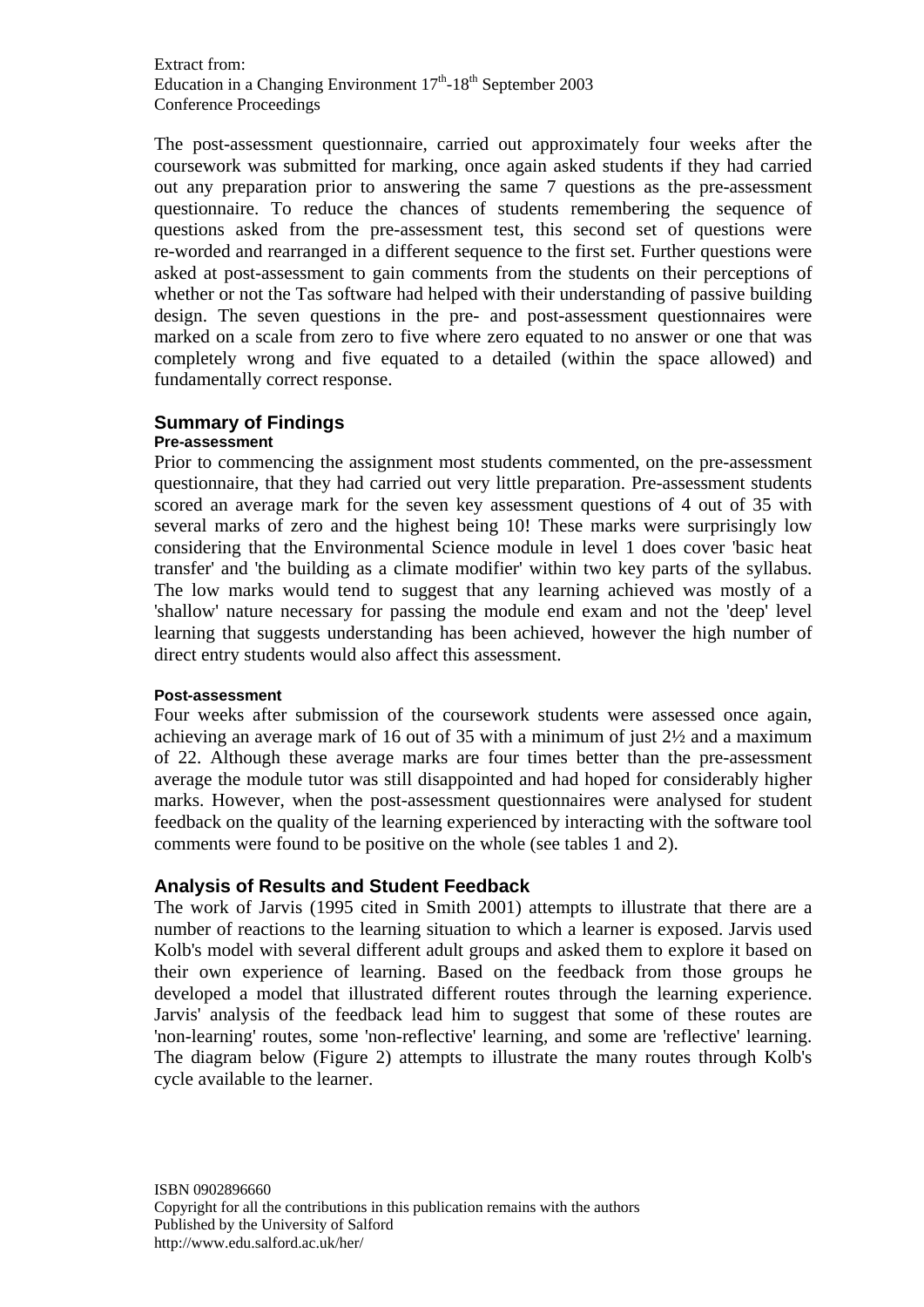

Figure 2: Modified Kolb Cycle (adapted from Jarvis 1994 cited in Smith 2001)

Jarvis offers descriptions of a number of routes through the model as follows:

#### **Non-Learning:**

- **Presumption** (boxes 1-4). This is where people interact through patterned behaviour. Saying hello etc;
- **Non-consideration** (1-4). Here the person does not respond to a potential learning situation;
- **Rejection** (boxes 1-3 to 7 to 9).

#### **Non-Reflective:**

- **Pre-conscious** (boxes 1-3 to 6 to either 4 or 9). This form occurs to every person as a result of having experiences in daily living that are not really thought about. Skimming across the surface;
- **Practice** (boxes 1-3 to 5 to 8 to 6 to either 4 or 9). Traditionally this has been restricted to things like training for a manual occupation or acquiring particular physical skills. It may also refer to the acquisition of language itself;
- **Memorization** (boxes 1-3 to 6 and possibly 8 to 6 and then either to 4 or 9).

#### **Reflective Learning:**

- **Contemplation** (boxes 1-3 to 7 to 8 to 6 to 9). Here the person considers it and makes an intellectual decision about it;
- **Reflective practice** (boxes 1-3 (to 5) to 7 to 5 to 6 to 9). This is close to what Schön describes as reflection on and in action;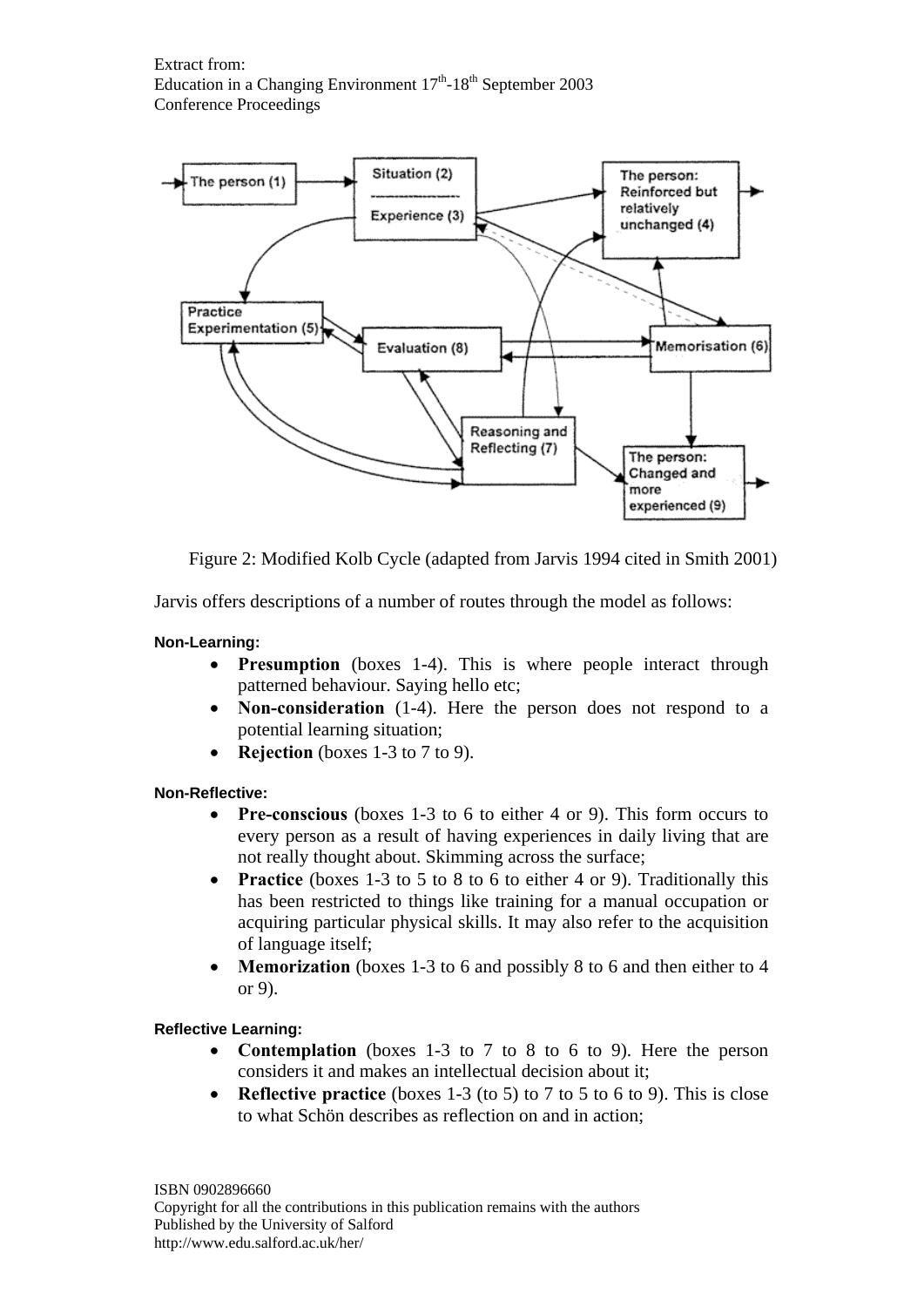**Experiential learning** (boxes 1-3 to 7 to 5 to 7 to 8 to 6 to 9). The way in which pragmatic knowledge may be learned.

Adapted from Smith (2001)

This project attempted to make students follow the reflective learning routes through the cycle but observation and the post-assessment survey suggests not all did.

#### Table 1: Summary of Yes/No Responses to Various Questions (NB - not all boxes were checked by each student)

| Question                                                                                                         | Yes | No |
|------------------------------------------------------------------------------------------------------------------|-----|----|
| Was the software user friendly?                                                                                  |     |    |
| Did the user manual and tutor demonstrations help?                                                               | 14  |    |
| Did the software help with your understanding of any of the<br>concepts and processes covered by the coursework? |     |    |
| Did the 'inside/outside temperature versus time' graphical<br>representations assist in any way?                 | 10  |    |

Table 2: Selection of Comments from Individual Post-assessment Questionnaires and the Mark Scored (NB: Some very long comments have been summarised)

| Sample comments                                                        | Post<br>Assessment |
|------------------------------------------------------------------------|--------------------|
|                                                                        | score              |
| 'Useful when you understood how it works but difficult to              |                    |
| understand all aspects of the software'                                | $2\frac{1}{2}$     |
| 'Simply laid out/good graphics/easy to read'. 'Demos by lecturer       |                    |
| and software tutorials both useful'. 'Graphs helped show decrement     | $15\frac{1}{2}$    |
| factor and time-lag' & how different materials alter building          |                    |
| envelope performance'                                                  |                    |
| Wide range of materials and weather records available'. Easily         |                    |
| readable and understandable graphs'. 'Advanced nature of software      |                    |
| can be confusing to beginners'. 'Few computers had software            |                    |
| loaded'. 'Graphs were quickly processed and project did not take       | 22                 |
| too long to complete'. Time-lag and decrement factors could be         |                    |
| clearly seen on the graphs for each building construction variation    |                    |
| and showed significant differences'.                                   |                    |
| Tas is a very complicated package and all available help was           |                    |
| needed'. The graphs help me understand'.                               | 3                  |
| 'Liked using the technology'. 'Liked the end results (graphs)'. 'Took  |                    |
| a long time to grasp'. 'Very complex'.                                 | 10                 |
| Liked the visual diagrams of temperature differences rather than       |                    |
| just figures and text'. 'Easy input of most of the data'. 'Took a long |                    |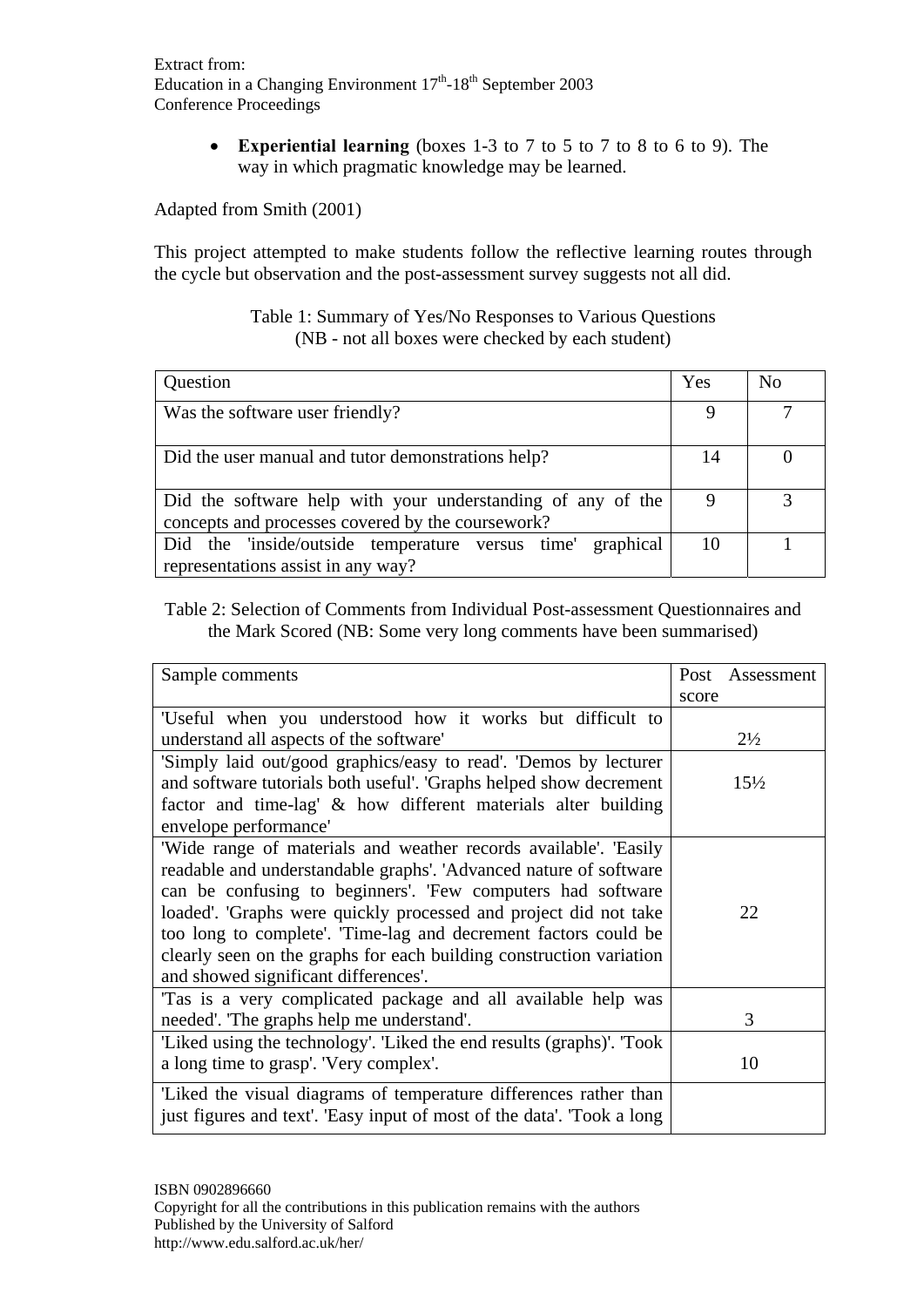| time to be explained'. 'Would have taken a lot longer to understand | $16\frac{1}{2}$ |
|---------------------------------------------------------------------|-----------------|
| if tutor had not carried out demo's'.                               |                 |

However, it is also true to say that those students who persevered with the software did gain a reasonable understanding of the basic tool. The majority of students commented that they found the user manual and tutor support very useful and many would have struggled without this help. Most students commented that they felt the software had been beneficial to their understanding of the key terms and concepts covered by the coursework brief. Almost all students stated that they found the visual representation of indoor air temperature versus time of day as a very helpful tool in their understanding of the two concepts of 'time-lag' and 'decrement factor'. However, it has also to be stated that several of the very same students who stated that the software and visual representations had helped them scored very poorly in the marked assessment!

The increase in questionnaire scores from an average of 4 marks to one of 16 marks suggests that there may well have been an increase in understanding of how buildings interact with their external and internal environments. However further assessment at say 6 month and 12-month intervals would perhaps demonstrate whether the project has fostered deep learning within students.

Initial difficulties with software and hardware coupled with the perceived complexity of the software itself did not encourage student groups to work together, discuss or reflect on their findings. In fact many of the more keen students decided to work by themselves on the project due the indifference of some of their fellow group members when they realised a significant level of input was required from them.

Overall it does appear that a significant number of the students who took an active part in the module felt they had enhanced their IT skills and many requested that more industry standard software be introduced to the undergraduate taught programmes.

It is felt that those students who did attempt to work together as a group enhanced their problem solving techniques though the module tutor mostly drove this when he ran the group demonstration sessions for the Tas software.

## **Recommendations for the Future**

Introducing the Tas software programme to a module assessment mechanism proved to be difficult and time consuming though feedback from students who commented within the post-assessment questionnaire was mostly positive. It is intended to refine the assessment in the light of experience and student feedback for use in the Services 2 module in October 2003. However, for those considering introducing an industry standard software tool to undergraduate teaching, you are advised to consider the following recommendations:

 Ensure that module tutors and technician staff are completely familiar with the hardware requirements for their software tool. This requirement is considered as most important by technician staff in particular;